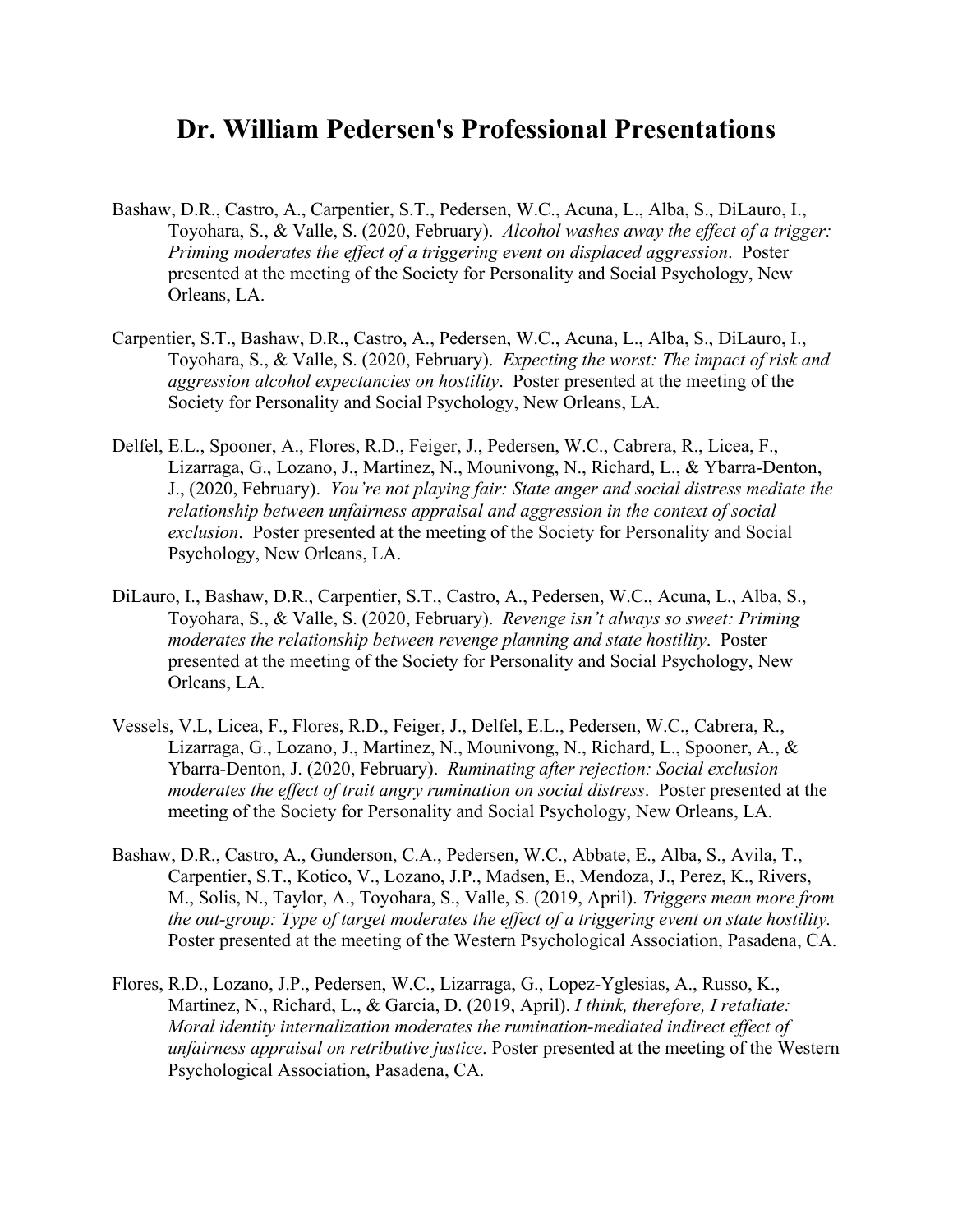- Lozano, J.P., Flores, R.D., Feiger, J., Pedersen, W.C., Lizarraga, G., Martinez, N., Richard, L., Cabrera, R., Bashaw, D.R. (2019, April*). Unfairness appraisal moderates the state anger-mediated indirect effect of social exclusion on social pain*. Poster presented at the meeting of the Western Psychological Association, Pasadena, CA.
- Alba, S., Feiger, J.A., Pedersen, W.C., Andrade, J., Cabrera, R., Chester, C., Hardin, K., Jeynes, L., LeBlanc, S., Mendoza, V., & Solis, N. (2019, February). *Seeing red through beer goggles: The effect of alcohol priming on triggered displaced aggression*. Poster presented at the meeting of the Society for Personality and Social Psychology, Portland, OR.
- Bashaw, D.R., Gunderson, C.A., Pedersen, W.C., Abbate, E., Alba, S., Avila, T., Carpentier, S.T., Castro, A., Kotico, V., Lozano, J., Madsen, E., Mendoza, J., Perez, K., Rivers, M., Solis, N., Taylor, A., Toyohara, S., & Valle, S. (2019, February). *I didn't expect that from you: Type of target moderates the effect of collective narcissism and trigger on displaced aggression*. Poster presented at the meeting of the Society for Personality and Social Psychology, Portland, OR.
- Carpentier, S.T., Bashaw, D.R., Gunderson, C.A., Pedersen, W.C., Abbate, E., Alba, S., Avila, T., Castro, A., Kotico, V., Lozano, J., Madsen, E., Mendoza, J., Perez, K., Rivers, M., Solis, N., Taylor, A., Toyohara, S., & Valle, S. (2019, February). *Friend or foe? Rumination type moderates the effect of target type on triggered displaced aggression*. Poster presented at the meeting of the Society for Personality and Social Psychology, Portland, OR.
- Flores, R.D., Feiger, J., Pedersen, W.C., Lizarraga, G., Martinez, N., Richard, L., & Cabrera, R. (2019, February). *Ostracism can sting: Social distress and pain mediate the relationship between social exclusion and aggression*. Poster presented at the meeting of the Society for Personality and Social Psychology, Portland, OR.
- Lozano, J.P., Flores, R.D., Pedersen, W.C., Lizarraga, G., Lopez-Yglesias, A., Russo, K., Martinez, N., Richard, L., Garcia, D., & Bashaw, D. R (2019, February). *Moral outrage: Moral identity symbolization moderates the anger-mediated effect of unfairness appraisal on state rumination*. Poster presented at the meeting of the Society for Personality and Social Psychology, Portland, OR.
- Carpentier, S.T., Bashaw, D.R., Gunderson, C.A., Pedersen, W.C., Abbate, E., Alba, S., Avila, T., Castro, A., Kotico, V., Lozano, J., Madsen, E., Mendoza, J., Perez, K., Rivers, M., Solis, N., Taylor, A., Toyohara, S., & Valle, S. (2018, November). *Stewing about it with others drives you over the edge: Rumination type moderates the effect of revenge planning on displaced aggression towards innocent out-group members*. Poster presented at the Annual Biomedical Research Conference for Minority Students, Indianapolis, IN.
- Bashaw, D.R., Feiger, J.A., Pedersen, W.C., Andrade, J., Chester, C., Jeynes, L., LeBlanc, S., Mendoza, V., Solis, N., & Lozano, J. (2018, September). *Alcohol priming and aggressive personalities don't mix: Alcohol priming moderates the relationship between trait*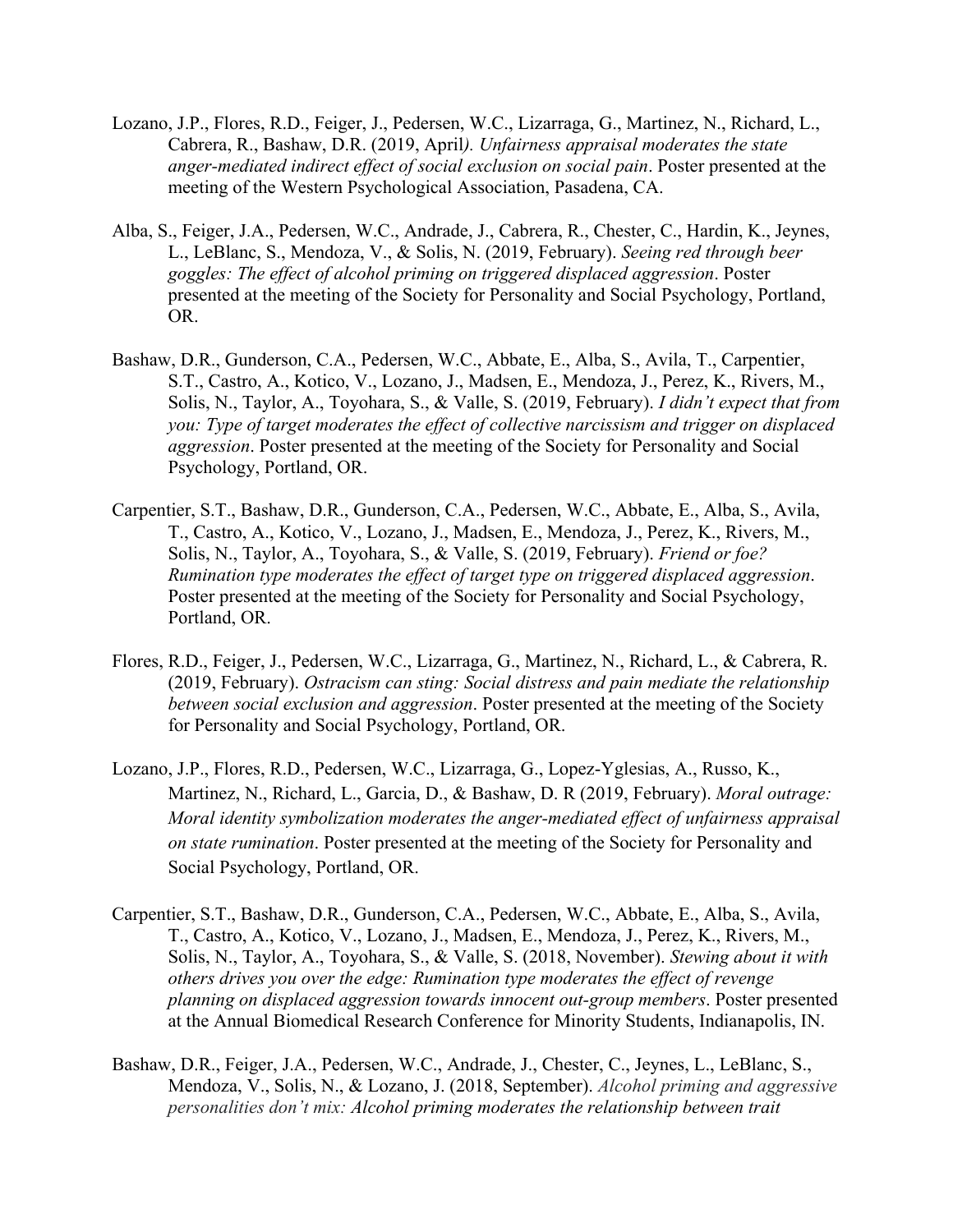*displaced aggression and displaced aggressive behavior*. Poster presented at the meeting of the International Summit on Violence, Abuse & Trauma, La Jolla, CA.

- Flores, R.D., Pedersen, W.C., Gunderson, C.A., Lopez-Yglesias, A., Lizarraga, G., Russo, K., Lozano, J. (2018, April). *Narcissistic rivalry moderates the relationship between unfairness appraisal and state anger*. Poster presented at the meeting of the Western Psychological Association, Portland, OR.
- Bashaw, D.R., Feiger, J.A., Pedersen, W.C., Andrade, J., Chester, C., Jeynes, L., LeBlanc, S., Mendoza, V., Solis, N., & Lozano, J. (2018, April). *When the situation dominates: Trigger moderates the relationship between trait displaced aggression and aggressive behavior*. Poster presented at the meeting of the Western Psychological Association, Portland, OR.
- Gunderson, C.A., Flores, R.F., Pedersen, W.C., Abbate, E., Avila, T., Chester, C., Contreras, M., Ellison, J.M., Geraci, G., Jeynes, L., Kotico, V., Madsen, E., Mendoza, J., Musto, K., Nahigan, V., Perez, K., Rivers, M., Ruiz, G., Taylor, A., & Zamorano, C. (2018, March). *Blinded by anger: Collective rumination increases displaced aggression toward in-group but not out-group targets*. Poster presented at the meeting of the Society for Personality and Social Psychology, Atlanta, GA.
- Bashaw, D., Gunderson, C.A., Pedersen, W.C., Flores, R.F., Abbate, E., Avila, T., Chester, C., Contreras, M., Ellison, J.M., Geraci, G., Jeynes, L., Kotico, V., Madsen, E., Mendoza, J., Musto, K., Nahigan, V., Perez, K., Rivers, M., Ruiz, G., Taylor, A., Zamorano, C., & Lozano, J. (2018, March). *Aggressing against our own: Rumination type moderates the effect of collective narcissism on displaced aggression towards in-group targets*. Poster presented at the meeting of the Society for Personality and Social Psychology, Atlanta, GA.
- Feiger, J.A., McLernon, H.L., Pedersen, W.C., Abella, A., Jeynes, L., LeBlanc, S., Mendoza, J., Mendoza, V., & Solis, N. (2018, March). *Thou shalt not…: The moderating effect of supernatural primes on the relationship between viewing God as punishing and aggressive behavior*. Poster presented at the meeting of the Society for Personality and Social Psychology, Atlanta, GA.
- Avila, T., Gunderson, C.A., Pedersen, W.C., Abbate, E., Kotico, V., Madsen, E., Mendoza, J., Perez, K., Rivers, M., Taylor, A., Toyohara, S., & Bashaw, D. (2018, March).*In-group status won't protect you: The moderating effect of a trivial triggering event on ruminative displaced aggression*. Poster presented at the meeting of the Society for Personality and Social Psychology, Atlanta, GA.
- Flores, R.D., Pedersen, W.C., Gunderson, C.A., Lopez-Yglesias, A., Lizarraga, G., Russo, K., & Lozano, J. (2018, March). *That's not fair!: How unfairness appraisal and state anger mediate the relationship between resource inequality and retributive justice*. Poster presented at the meeting of the Society for Personality and Social Psychology, Atlanta, GA.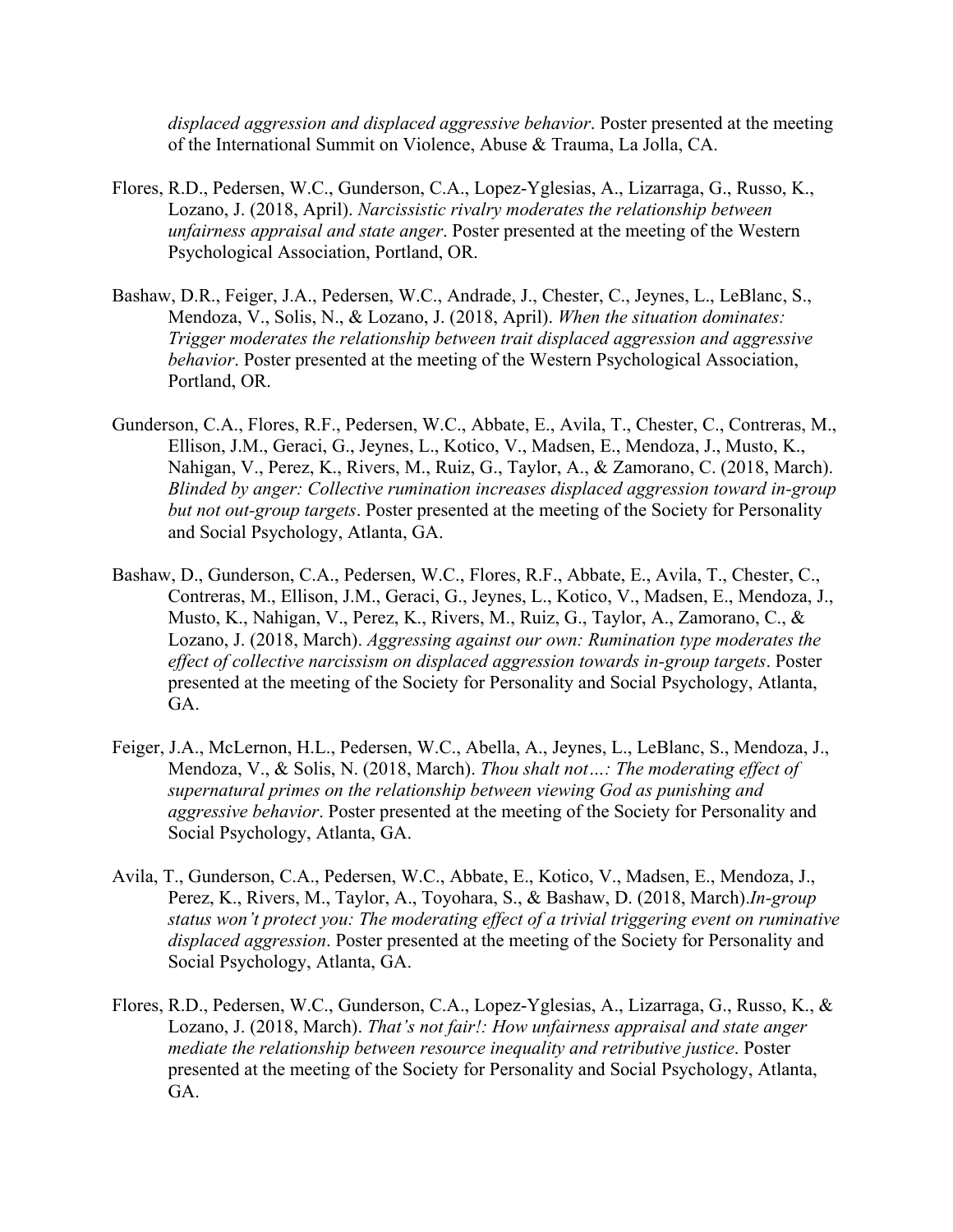- LeBlanc, S., Feiger, J.A., Pedersen, W.C., Andrade, J., Chester, C., Jeynes, L., Mendoza, V., & Solis, N. (2018, March). *You're blowing this way out of proportion: The effect of a trivial triggering event on alcohol-primed displaced aggression*. Poster presented at the meeting of the Society for Personality and Social Psychology, Atlanta, GA.
- Lozano, J., Flores, R.D., Pedersen, W.C., Lizarraga, G., Lopez, A., Russo, K., & Bashaw, D. (2018, March). *Stewing about injustice: The impact of resource inequality and justice sensitivity on rumination and anger*. Poster presented at the meeting of the Society for Personality and Social Psychology, Atlanta, GA.
- Rivers, M.L., Gunderson, C.A., Avila, T., & Pedersen, W.C. (2017, November). *Protecting one's own: The moderating effect of sensitivity to in-group criticism on ruminative displaced aggression towards in-group and out-group targets*. Poster presented at the Annual Biomedical Research Conference for Minority Students, Phoenix, AZ.
- Gunderson, C., Flores, R., Ellison, J., Pedersen, W., Abbate, E., Avila, T., Chester, C., Contreras, M., Geraci, G., Jeynes, L., Kotico, V., Madsen, E., Mendoza, J., Musto, K., Nahigan, V., Perez, K., Rivers, M., Ruiz, G., Taylor, A., Zamorano, C. (2017, April). *The more I think about it, they deserve it too: Degree of rumination moderates the effect of target type on group-based retribution*. Poster presented at the annual meeting of the Western Psychological Association, Sacramento, CA.
- Bartholow, B., Pedersen, W.C., & Vasquez, E. (2017, January). *"Thinking" about drinking: Exposure to alcohol primes aggressive behavior*. Paper presented at the meeting of the Society for Personality and Social Psychology, San Antonio, TX.
- Gunderson, C., Ellison, J., Flores, R., Pedersen, W.C., Abbate, E., Chester, C., Contreras, M., Geraci, G., Jeynes, L., Mendoza, J., Musto, K., Nahigan, V., Ruiz, G., Taylor, A., Zamorano, C. (2017, January). *Stewing about a provocation: The moderating effect of rumination type on the relationship between collective narcissism and displaced aggression.* Poster presented at the meeting of the Society for Personality and Social Psychology, San Antonio, TX.
- Feiger, J.A, McLernon, H.L., Pedersen, W.C., Ostergren, J., Schug, R.A. (2017, January). *The moderating effect of traumatic brain injury on the relationship between antisocial personality and violent crime*. Poster presented at the meeting of the Society for Personality and Social Psychology, San Antonio, TX.
- Ellison, J.M., Pedersen, W.C., Flores, R., Geraci, G.G., Hardin, K., Harris, K., Henley, P., LeBlanc, S., Lopez, C., Madsen, E., Svien, H., Tababa, D.R., Taylor, A., & Zamorano, C. (2017, January). *The moderating effect of intergroup versus interpersonal context on the relationship between collective rumination and*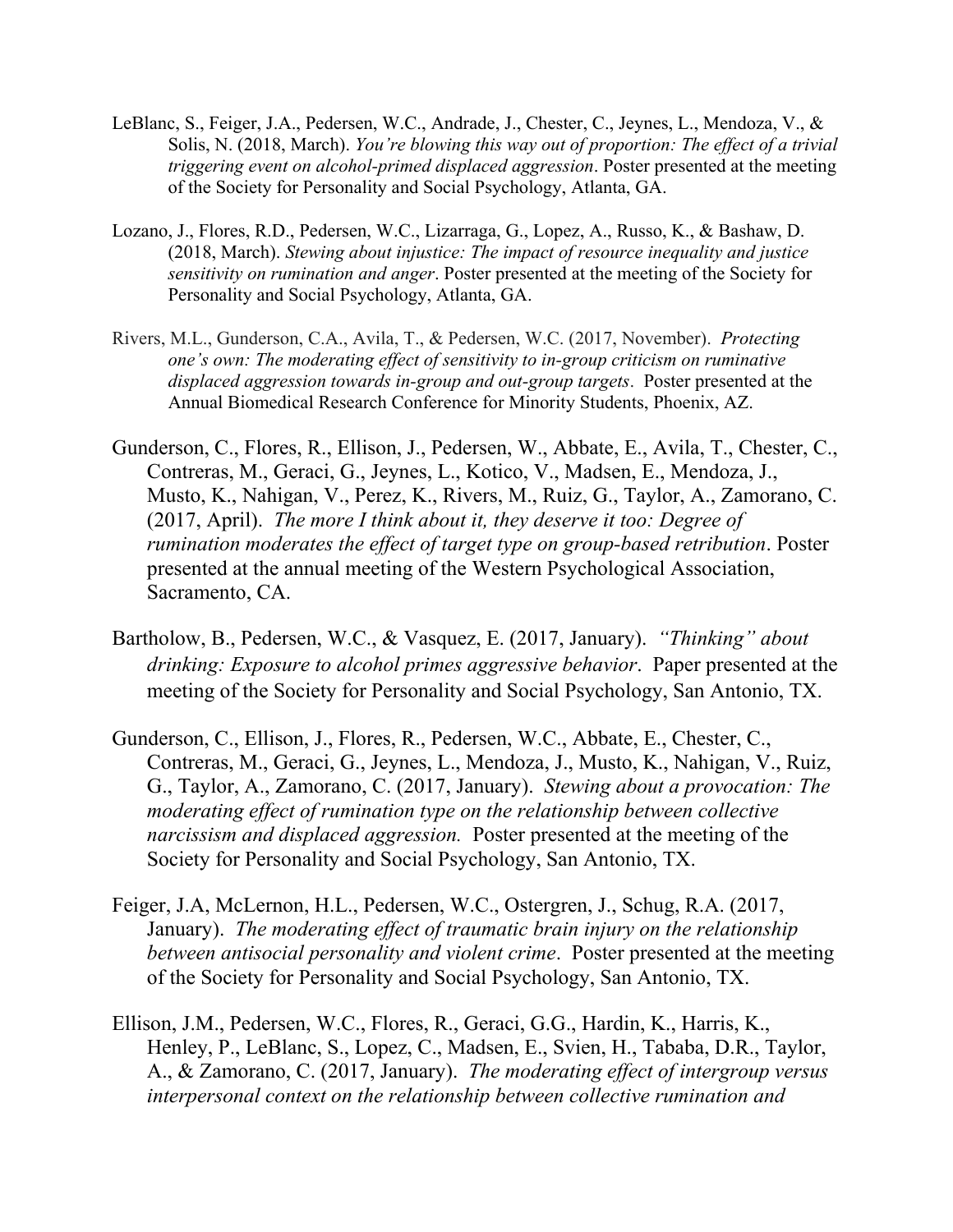*aggression*. Poster presented at the meeting of the Society for Personality and Social Psychology, San Antonio, TX.

- Taylor, A.R.. Pedersen, W.C., Denson, T.F., Capper, M., Ellison, J.M., Roberts, A.J., Geraci, G.G., McLernon, H.L., Bowhay, B., Castellanos, S., Harris, K., Henley, P., LeBlanc, S., Lopez, C., & Zamorano, C. (2017, January). *Explaining collective rumination: How group cohesion and cognitive processes effect aggression*. Poster presented at the meeting of the Society for Personality and Social Psychology, San Antonio, TX.
- Flores, R.D., Ellison, J.M., Gunderson, C.A., Pedersen, W.C., Abbate, E., Chester, C., Contreras, M., Geraci, G., Jeynes, L., Mendoza, J., Musto, K., Nahigan, V., Ruiz, G., Taylor, A., Zamorano, C., Rivers, M., & Avila, T., (2017, January). *The impact of outgroup entitativity and group membership on ruminative displaced aggression*. Poster presented at the meeting of the Society for Personality and Social Psychology, San Antonio, TX.
- McLernon, H.L., Feiger, J., Pedersen, W.C., Ostergren, J.A., Schug, R.A. (2017, January). *The moderating effect of traumatic brain injury on schizotypy and trait displaced aggression.* Poster presented at the meeting of the Society for Personality and Social Psychology, San Antonio, TX.
- Rivers, M.L., Avila, T., & Pedersen, W.C. (2016, November). *Any outgroup member*  will do when they all seem alike: The effect of outgroup entitativity and group *membership on ruminative displaced aggression*. Poster presented at the Annual Biomedical Research Conference for Minority Students, Tampa, FL.
- Avila, T., Rivers, M.L, & Pedersen, W.C. (2016, October). *Aggressing against the innocent: The impact of rumination on displaced aggression towards ingroup and outgroup targets*. Poster presented at the meeting of the Society for Advancement of Chicanos/Hispanics and Native Americans in Science, Long Beach, CA.
- Taylor, A.R., Gunderson, C., Pedersen, W.C., Ellison, J.M., Roberts, A.J., Geraci, G.G., McLernon, H.L., Bowhay, B., Castellanos, S., Harris, K., Henley, P., LeBlanc, S., Lopez, C., & Zamorano, C. (2016, April). *The impact of collective rumination and revenge planning on aggression*. Poster presented at the meeting of the Western Psychological Association, Long Beach, CA.
- Geraci, G.G., Pedersen, W.C., & Schug, R.A. (2016, April). *The effect of impulsivity and trait displaced aggression on crime*. Poster presented at the meeting of the Western Psychological Association, Long Beach, CA.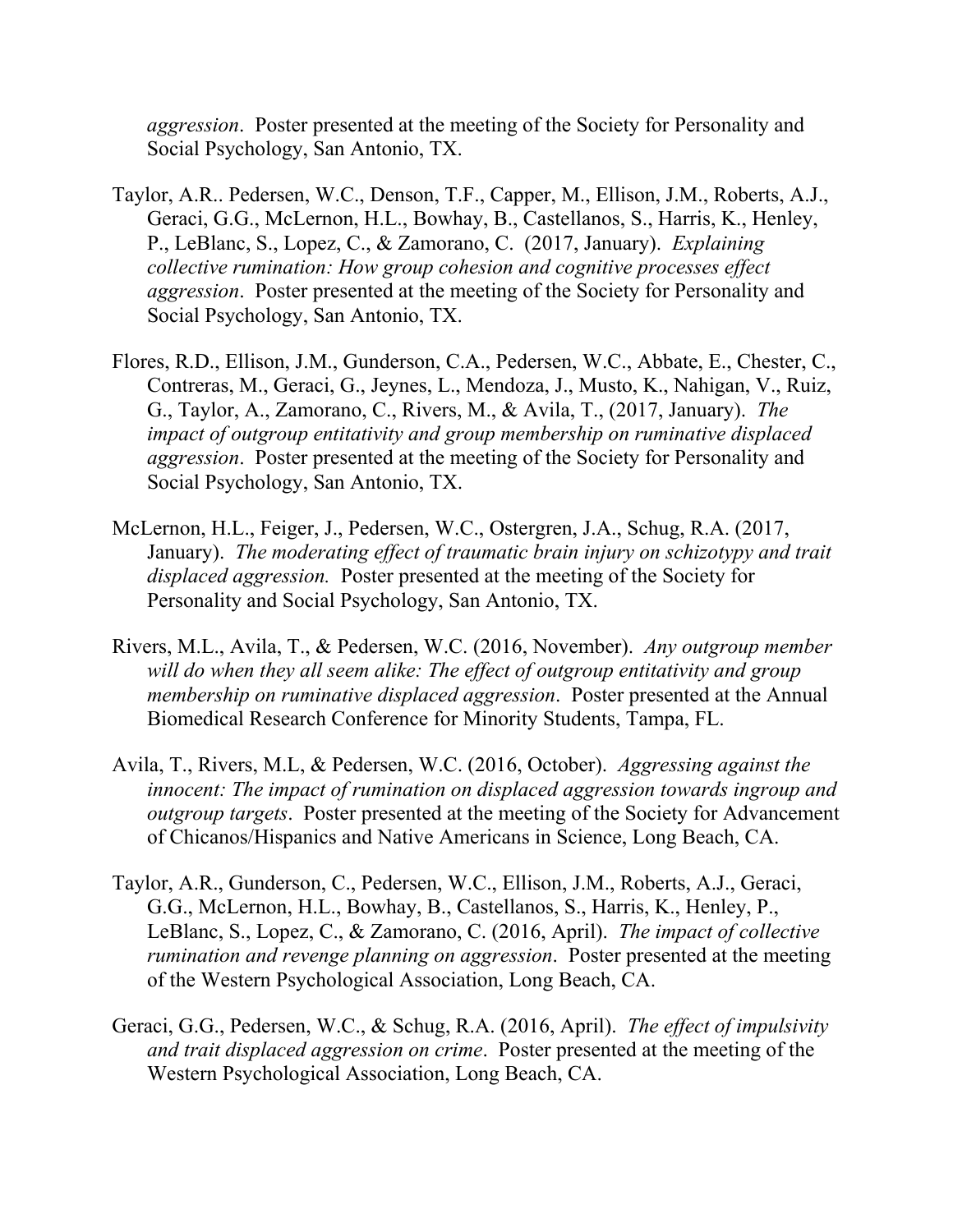- McLernon, H.L., Johnson, C., Pedersen, W.C., Abbate, E., Abella, A., Henley, P., Iradj, S., LeBlanc, S., Madsen, E., Nieva, J., Nunez, J., Solis, N., Taylor, A., & Turner, H. (2016, April). *The impact of priming different aspects of religion on aggressive behavior*. Poster presented at the meeting of the Western Psychological Association, Long Beach, CA.
- McLernon, H.L., Pedersen, W.C., & Schug, R.A. (2016, January). *The differential impact of angry rumination and schizotypal personality disorder on violent and non-violent crime*. Poster presented at the meeting of the Society for Personality and Social Psychology, San Diego, CA.
- Ellison, J.M., Pedersen, W.C., Roberts, A.J., Geraci, G.G., McLernon, H.L., Bowhay, B., Castellanos, S., Harris, K., Henley, P., LeBlanc, S., Lopez, C., Taylor, A., & Zamorano, C. (2016, January). The impact of collective rumination on aggression. Poster presented at the meeting of the Society for Personality and Social Psychology, San Diego, CA.
- Aguilar, H.M & Pedersen, W.C. (2016, January). *The impact of differentiation of self and trait displaced aggression on aggressive behavior*. Poster presented at the meeting of the Society for Personality and Social Psychology, San Diego, CA.
- Pedersen, W.C., Fisher, D.G, Reynolds, G.L., Roberts, A.J., & Davis, J. (2015, June). *Personality risk for crack cocaine initiation*. Poster presented at the meeting for the College on Problems of Drug Dependence, Phoenix, AZ.
- Svien, H., Javaheri, P., McLernon, H., Geraci, G., Kim, E., Marin, B., Partida, L., Paul, H., Pedersen, W., Ostergren, J., & Schug, R. (2015, April). *Illegal drug crime and trait displaced aggression*. Poster presented at the meeting of the Western Psychological Association, Las Vegas, NV.
- McLernon, H.L., Pedersen, W.C., & Schug, R.A. (2015, February). *The impact of schizotypal personality disorder and angry rumination on violent crime.* Poster presented at the meeting of the Society for Personality and Social Psychology, Long Beach, CA.
- Roberts, A.J., Pedersen, W.C., & Fisher, D.G. (2015, February). *The impact of trait displaced aggression on criminal behavior and drug use.* Poster presented at the meeting of the Society for Personality and Social Psychology, Long Beach, CA.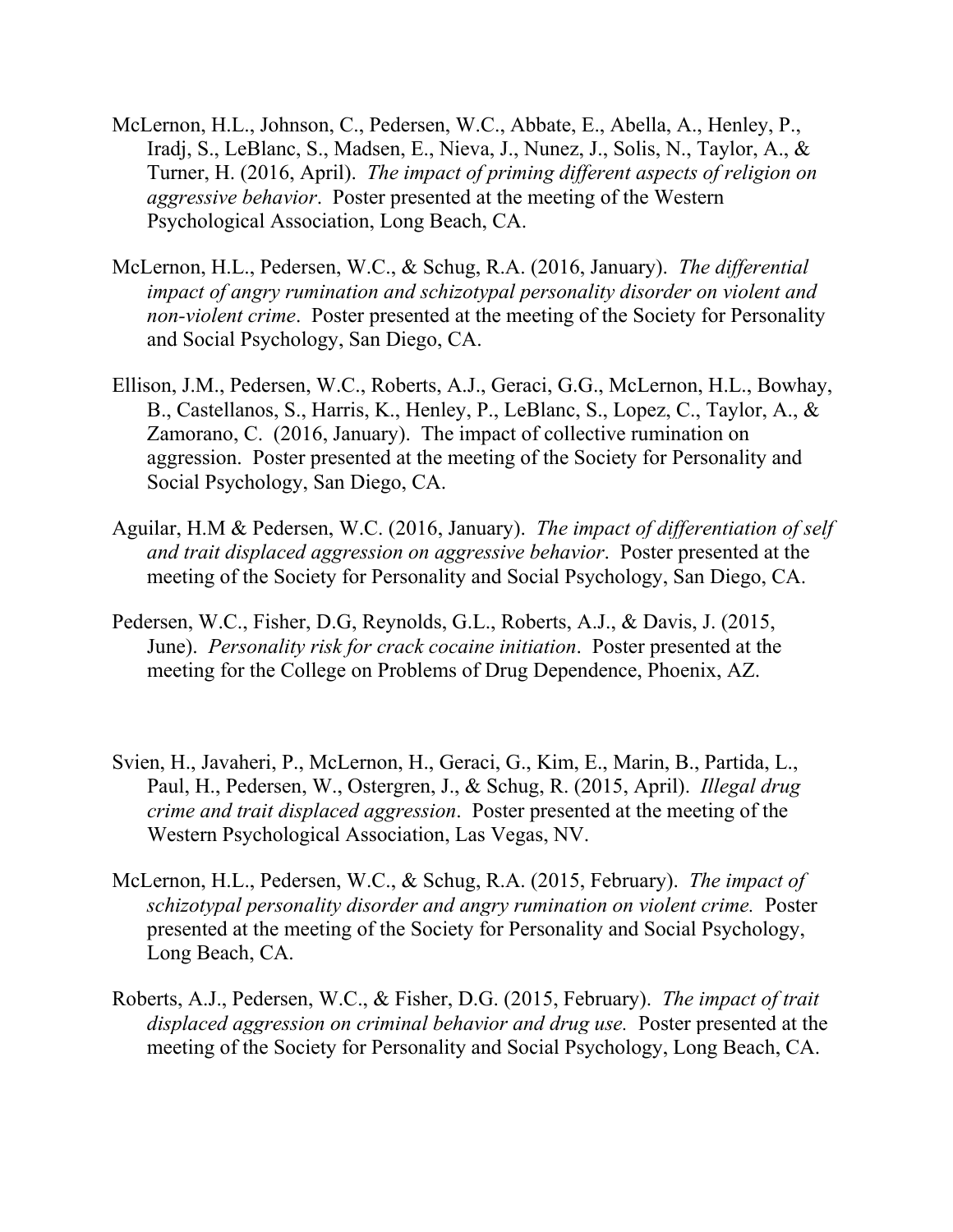- Geraci, G.G., Pedersen, W.C., & Schug, R.A. (2015, February). *The relationship between EEG asymmetry, trait displaced aggression, and violent crime.* Poster presented at the meeting of the Society for Personality and Social Psychology, Long Beach, CA.
- Hahm, A., Pedersen, W.C., Denson, T.F., Camarillo, R., Coutin, G., Garcia, C., Maglian, R., Northover, S., Otero, C., Roberts, A., Tahami, N., & Vaughn, E. (2015, February). *Buffering yourself against vicarious ego depletion: Selfawareness moderates loss of self-control.* Poster presented at the meeting of the Society for Personality and Social Psychology, Long Beach, CA.
- Johnson, C.L., Pedersen, W.C., Abella, A., Caldera, C., Heidari, N., Lopez, C., Nieva, J., Nunez, J., Saldana, E., Taylor, A., & Turner, H. (2015, February). *The effect of religion priming on aggressive behavior.* Poster presented at the meeting of the Society for Personality and Social Psychology, Long Beach, CA.
- Ramirez, C., Whitney, D.J., Warren, C.R., & Pedersen, W.C. (May, 2014). *Career exploration using the O\*NET Skills Search Tool for Aspies*. Poster presented at the meeting of the Society for Industrial-Organizational, Honolulu, HI.
- Partida, L., Marin, B., McLernon, H., Geraci, G.G., Pedersen, W.C., Ostergren, J., & Schug, R. A. (2014, March). *The effects of angry rumination on illegal drug crime*. Poster presented at the meeting of the Forensic Mental Health Association of California, Monterey, CA.
- Roberts, A.J., Pedersen, W.C., & Fisher, D.G. (2014, February). *The impact of trait displaced aggression on violent crime*. Poster presented at the meeting of the Society for Personality and Social Psychology, Austin, TX.
- Hahm, A., Pedersen, W.C., Denson, T.F., Caldera, C., Herrera, W., Lopez, J., Northover, S., Romero, M., & Shibata, C. (2014, February). *The perils of getting caught up in other people's anger: The impact of vicarious anger inhibition on self-control capacity*. Poster presented at the meeting of the Society for Personality and Social Psychology, Austin, TX.
- Luu, L., Warren, C.R., & Pedersen, W.C. (2014, February). *Justice and retaliations: Investigating the exacerbating effects of mood*. Poster presented at the meeting of the Society for Personality and Social Psychology, Austin, TX.
- Roberts, A.J., Hess, K.L., Reynolds, G.L., Fisher, D.G., & Pedersen, W.C. (2013, April). *The impact of revenge planning and incarceration on heterosexual anal*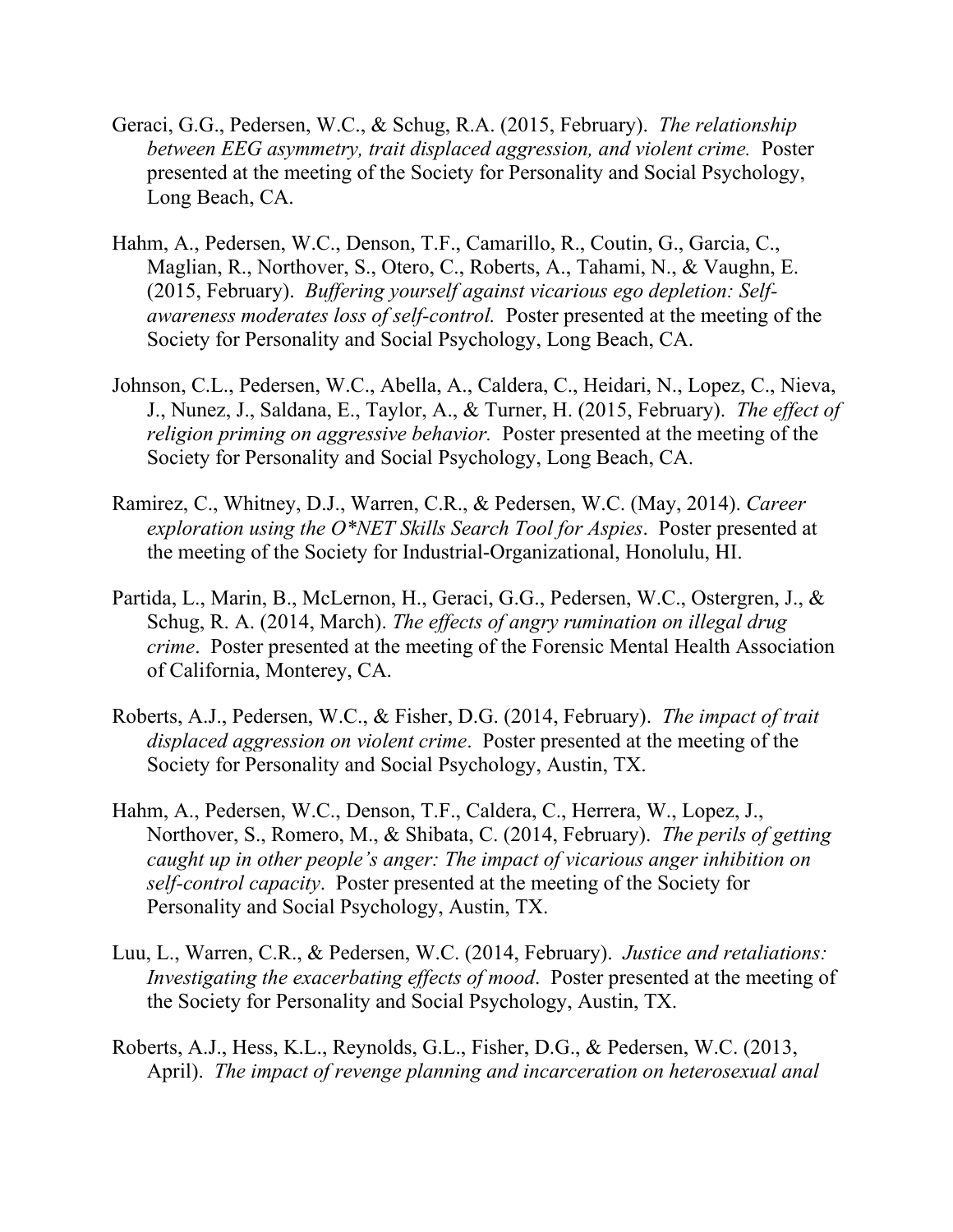*intercourse*. Poster presented at the meeting of the Western Psychological Association, Reno, NV.

- Nielsen, B., Pedersen, W.C., Arriago, S., Barragan, D., Jamison, E., Northover, S., & Vaughn, E. (2013, January). *The effects of value dissimilarity and ingroup identification on vicarious retribution*. Poster presented at the meeting of the Society for Personality and Social Psychology, New Orleans, LA.
- Hahm, A., Pedersen, W.C., Denson, T.F., Caldera, C., Fuentes, S., Herrera, W., Lopez, J., Nieva, J., Romero, M., Shibata, C., Stribling, T., & Vaughn, E. (2012, January). *Don't get caught up in other people's anger: The impact of vicarious emotion on self-control.* Poster presented at the meeting of the Society for Personality and Social Psychology, San Diego, CA.
- Truong, A., Pedersen, W.C., Arenas, A., Chu, K., Crowe, K., Grosvenor, M., Herrera, W., Lopez, J., Machado, E., Matthews, L., Nieva, J., Ramirez, C., Romero, M., Shibata, C., Vasquez, E.A., & Bartholow, B.D. (2011, April). The longevity of alcohol priming effects on aggressive behavior. Poster presented at the meeting of the Western Psychological Association, Los Angeles, CA.
- Hahm, A., Pedersen, W.C., Denson, T.F., Herrera, W., Lopez, J., Romero, M., & Shibata, C. (2011, April). Putting yourself in someone else's angry shoes: The impact of vicarious rumination on self-control and anger. Poster presented at the meeting of the Western Psychological Association, Los Angeles, CA.
- Hahm, A., Pedersen, W.C., Denson, T.F., Chu, K., Kirby, S., Machado, E., Nielsen, B., Nieva, J., Rodriguez, M., Sorauf, R., & Vaughn, E. (2011, April). The impact of provocation-focused rumination on self-restraint, negative affect and aggression. Poster presented at the meeting of the Western Psychological Association, Los Angeles, CA.
- Hahm, A., Pedersen, W.C., Denson, T.F., Herrera, W., Lopez, J., Romero, M, & Shibata, C. (2011, January). Perspective taking can deplete your resources: The impact of vicarious rumination on self-control. Poster presented at the meeting of the Society for Personality and Social Psychology, San Antonio, TX.
- Sawatzky, M., Maxfield, L.M., Pedersen, W.C., & Ferguson, P.J. (2010, May). How faculty classroom behaviors affect student-faculty interaction. Poster presented at the meeting of the American Educational Research Association, Denver, CO.
- Grosvenor, M., Pedersen, W.C., Hahm, A., Kirby, S., Matthews, L., Mendoza, S., Stephens, K., Vasquez, E.A., & Bartholow, B.D. (2010, January). The impact of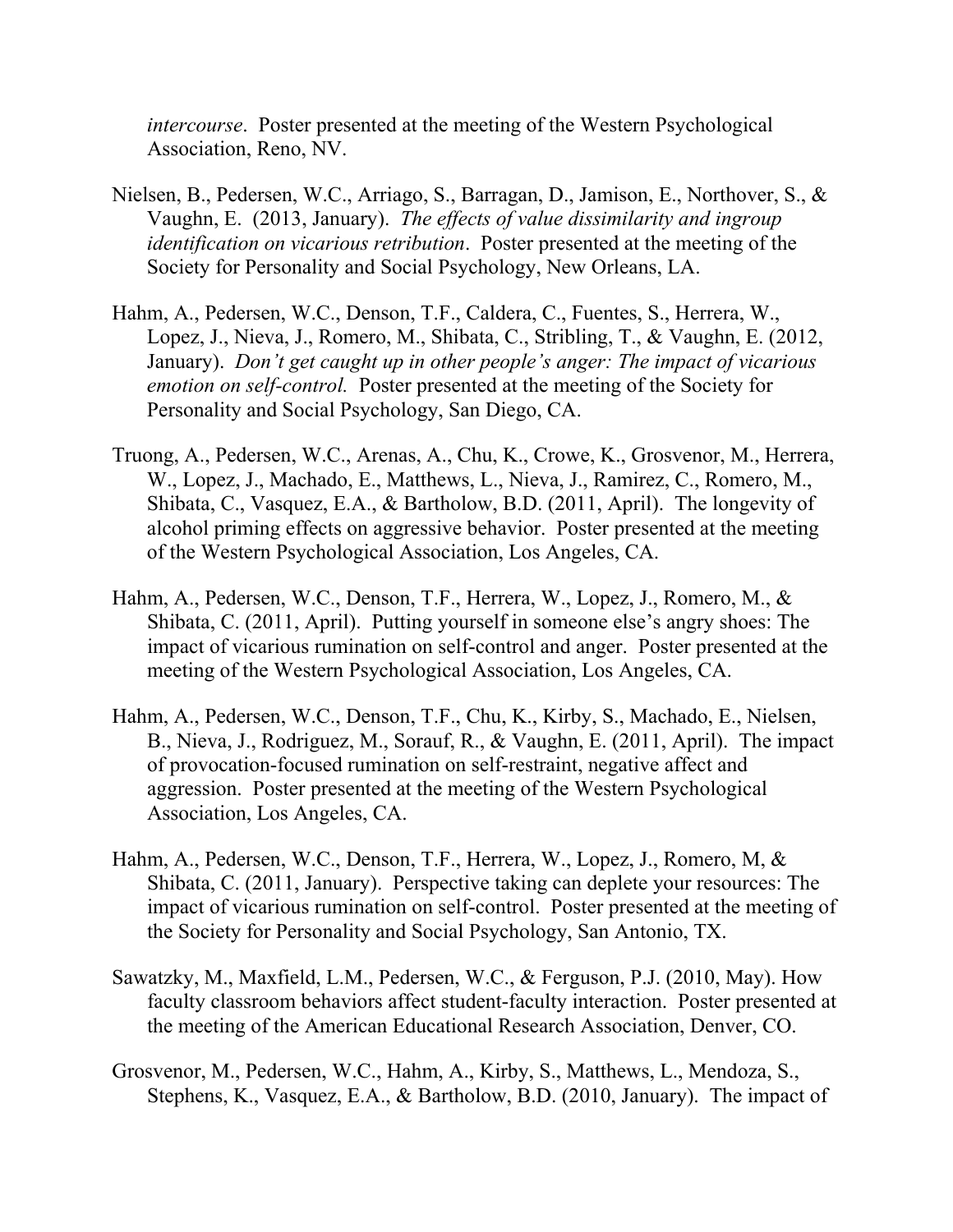alcohol priming and provocation ambiguity on aggressive behavior. Poster presented at the meeting of the Society for Personality and Social Psychology, Las Vegas, NV.

- Hahm, A., Pedersen, W.C., Crowe, K., Fong, K., Renteria, Y., Sorauf, R., & Denson, T.F. (2010, January). Don't dwell on it: The impact of rumination on ego depletion and aggression. Poster presented at the meeting of the Society for Personality and Social Psychology, Las Vegas, NV.
- Kelley, N.J., Pedersen, W.C., Simons, D.J., Eifler, J., Fong, K., Kitabayashi, N., Garcia, C., Dosta, J., Grosvenor, M., Young, N., Matthews, L., & Pedram, C. (2010, January). Why some people kick the barking dog harder than others: The impact of trait displaced aggression, provocation intensity, and rumination on triggered displaced aggression. Poster presented at the meeting of the Society for Personality and Social Psychology, Las Vegas, NV.
- Matthews, L.K., Pedersen, W.C., Castro, J., Drysdale, M., Eifler, J., Gomez, H., Grosvenor, M., Fong, K., Kitabayashi, N., Miranda, K., Renteria,Y., Sheldon, A., Truong, A., & Villapudua, A. (2010, January). The impact of provocation and social support on cardiovascular reactivity and displaced aggression. Poster presented at the meeting of the Society for Personality and Social Psychology, Las Vegas, NV.
- Sheldon, A., Pedersen, W.C., Arenas, A., Chu, K., Crowe, K., Drysdale, M., Fields, K., Machado, E., Nieva, J., Romero, M., Sorauf, R., & Truong, A. (2010, January). Attenuating the effect of narcissism on aggression: Power restoration and its limitations. Poster presented at the meeting of the Society for Personality and Social Psychology, Las Vegas, NV.
- Collins, T.J., Pedersen, W.C., & Gillath, O. (2009, February). Passionate love, arousal, and aggression: An exploration of excitation transfer. Poster presented at the meeting of the Society for Personality and Social Psychology, Tampa, FL.
- Kelley, N.J., Pedersen, W.C., Vasquez, E.A., Eifler, J., Fong, K., Kitabayashi, N., Garcia, C., Dosta, J., Grosvenor, M., Young, N., Mathews, L., Pedram, C., Herrera, A., & Chua, I. (2009, February). The impact of public provocation and provocation intensity on aggressive behavior. Poster presented at the meeting of the Society for Personality and Social Psychology, Tampa, FL.
- Boyce, A.S, Pedersen, W.C., Tzschatzsch, A., Chua, I., Harris, M., Matthews, L., & Patel, S. (2009, February). It's written all over your face: The impact of Afrocentric facial features, gender, race, and explicit attitudes on implicit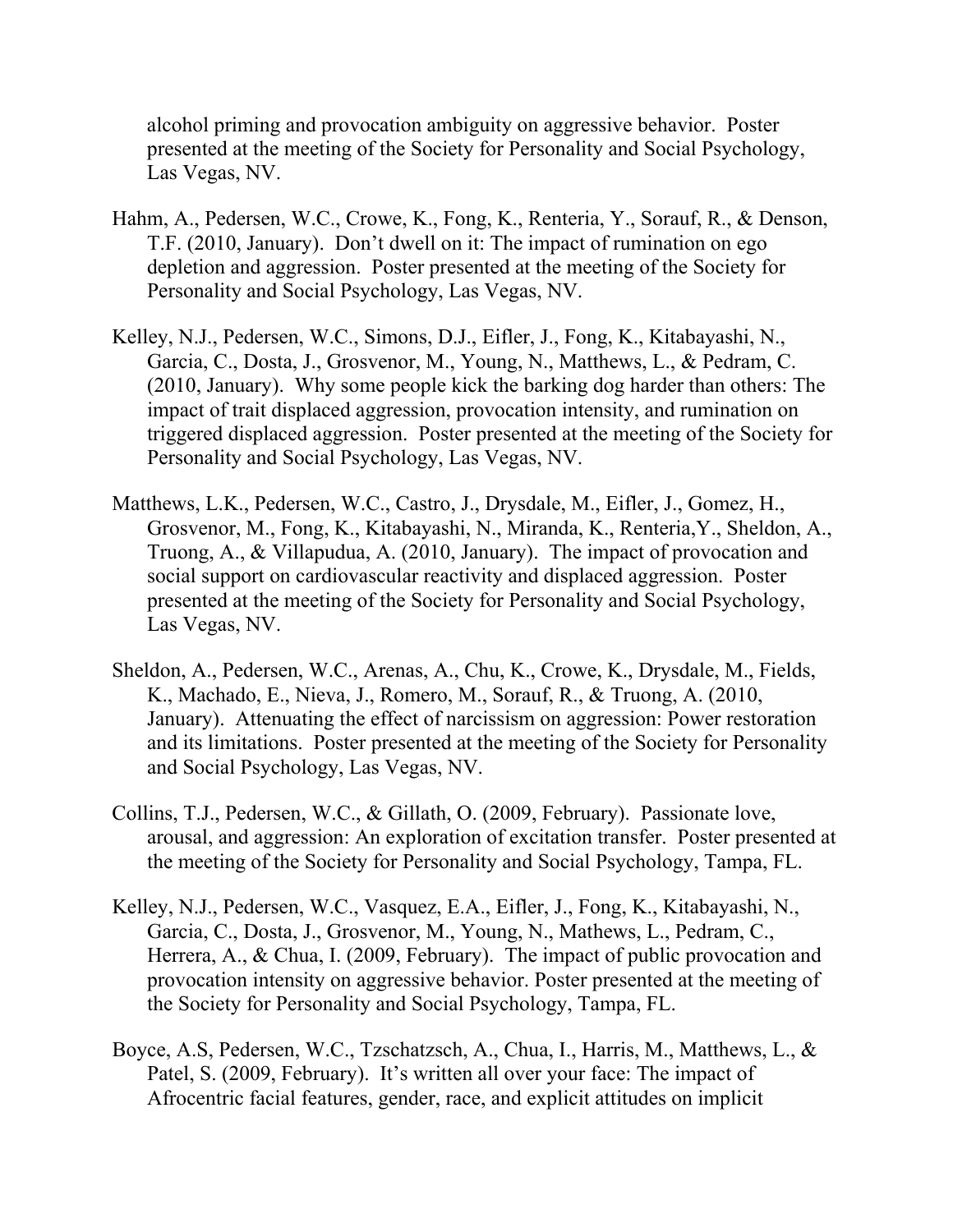preferences. Poster presented at the meeting of the Society for Personality and Social Psychology, Tampa, FL.

- Pedersen, W.C., Denson, T.F., & Walti, I.A. (2008, March). The impact of trait displaced aggression on social support, stress, and health. Poster presented at the meeting of the Society of Australasian Social Psychologists, Wellington, New Zealand.
- Denson, T.F. & Pedersen, W.C. (2008, March). Separate neural mechanisms for trait general aggression and trait displaced aggression. Poster presented at the meeting of the Society of Australasian Social Psychologists, Wellington, New Zealand.
- Walti, I.A., Zapata, C., Pedersen, W.C., Denson, T.F., & Miller N. (2008, February). Driving away family and friends: Trait displaced aggression and social support. Poster presented at the meeting of the Society for Personality and Social Psychology, Albuquerque, NM.
- Denson, T.F., Pedersen, W.C., & Ronquillo, J. (2008, February). Separate neural mechanisms for trait general aggression and trait displaced aggression. Poster presented at the meeting of the Society for Personality and Social Psychology, Albuquerque, NM.
- Rivera, N.M., Pedersen, W.C., Beck, H., Collins, T., Patel, S., Zapata, C., & Denson, T.F. (2008, February). When revenge is a dish best served warm: Individual and Situational Differences in Triggered Displaced Aggression. Poster presented at the meeting of the Society for Personality and Social Psychology, Albuquerque, NM.
- Jaffe, A., Fisher, D.G., Reynolds, G.L., Pedersen, W.C., Reise, S.P., & Bentler, P.M. (2007, August). Do drugs really produce violence? Drug use and partner violence: A structural modeling approach within a drug using sample. Poster presented at the 115th Annual Convention of the American Psychological Association, San-Francisco, CA.
- Pedersen, W.C., Demeestere, P., Boyce, A., Collins, T., Eifler, J., Matthews, L., Sargent, E., Beck, H., Zapata, C., Denson, T.F., & Miller N. (2007, January). Lashing out after stewing over public insults: The effect of public provocation and rumination on aggressive behavior. Poster presented at the meeting of the Society for Personality and Social Psychology, Memphis, TN.
- Denson, T.F., Spanovic, M., Pedersen, W.C., & Miller, N. (2007, January). Cognitive appraisals and emotions predict cortisol and immune responses: A meta-analysis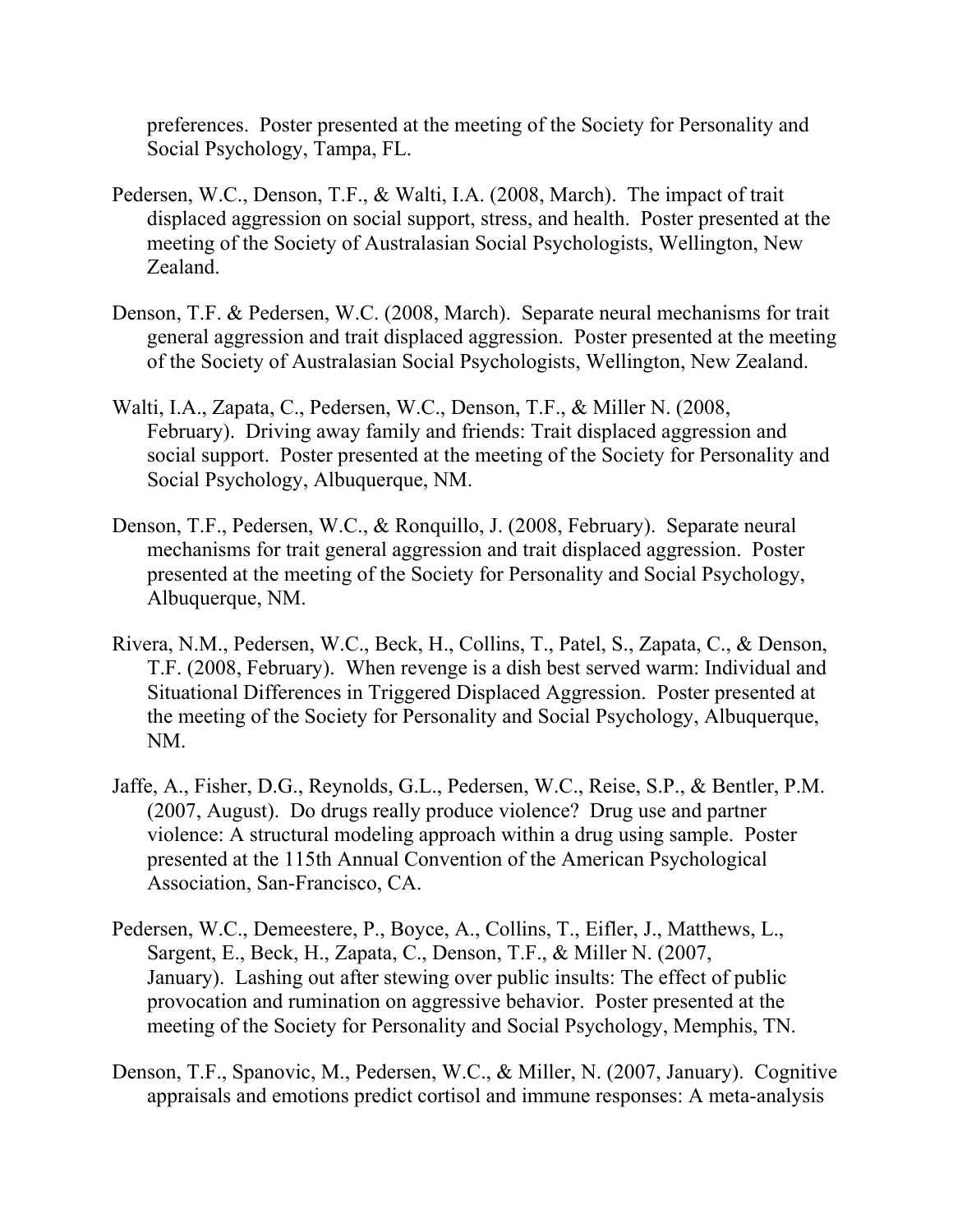of acute laboratory social stressors and emotion inductions. Poster presented at the meeting of the Society for Personality and Social Psychology, Memphis, TN.

- Denson, T.F., Pedersen, W.C., & Miller, N. (2006, June). Trait displaced aggression: Implications for aggression research. Paper presented at the meeting of the Society for the Psychological Study of Social Issues, Long Beach, CA.
- Vasquez, E.A., Ensari, N., Pedersen, W.C., Tan, R.Y., & Miller, N. (2006, June). Personalization and differentiation as moderators of triggered displaced aggression. Poster presented at the meeting of the Society for the Psychological Study of Social Issues, Long Beach, CA.
- Denson, T.F., Pedersen, W.C., Sargent, E., Kelley, N., Patel, S., Cruz, L., & Miller, N. (2006, May). Trait displaced aggression, rumination, health outcomes, and life satisfaction. Poster presented at the meeting of the Association for Psychological Science, New York, NY.
- Pedersen, W.C., Denson, T.F., Aguilar, H., Colbert, E., Collins, T., Edwards, J., Escobedo, M., Newvine, M., Rivera, N., Simons, D., & Miller, N. (2006, January). Validation of a Trait Measure of Displaced Aggression. Poster presented at the meeting of the Society for Personality and Social Psychology, Palm Springs, CA.
- Denson, T.F., Aviles, F.E., Lamoreaux, J.J., Pedersen, W.C., Vasquez, E.A., Earleywine, M., Pollock, V.E., & Miller, N. (2006, January). The effects of alcohol and the salience of aggressive cues on triggered displaced aggression. Poster presented at the meeting of the Society for Personality and Social Psychology, Palm Springs, CA.
- Edwards, A.S., Reynolds, G.C., Fisher, D.G., Jaffe, A., & Pedersen, W.C. (2005, November). Correlates of alcohol dependence in illicit drug users in Long Beach, CA. Poster presented at the meeting of the American Public Health Association, Philadelphia, Pennsylvania.
- Edwards, J.W., Pedersen, W.C., Denson, T.F., Goss, J.R., Vasquez, E.A., Miller, N., Aguilar, H., & Walti, I. (2005, May). The effect of rumination on aggressive thoughts and arousal levels. Poster session presented at the meeting of the Western Psychological Association, Portland, Oregon.
- Denson, T.F., Pedersen, W.C., & Miller, N. (2005, May). Assessing Individual Differences in Affective, Cognitive, and Behavioral Dimensions of Displaced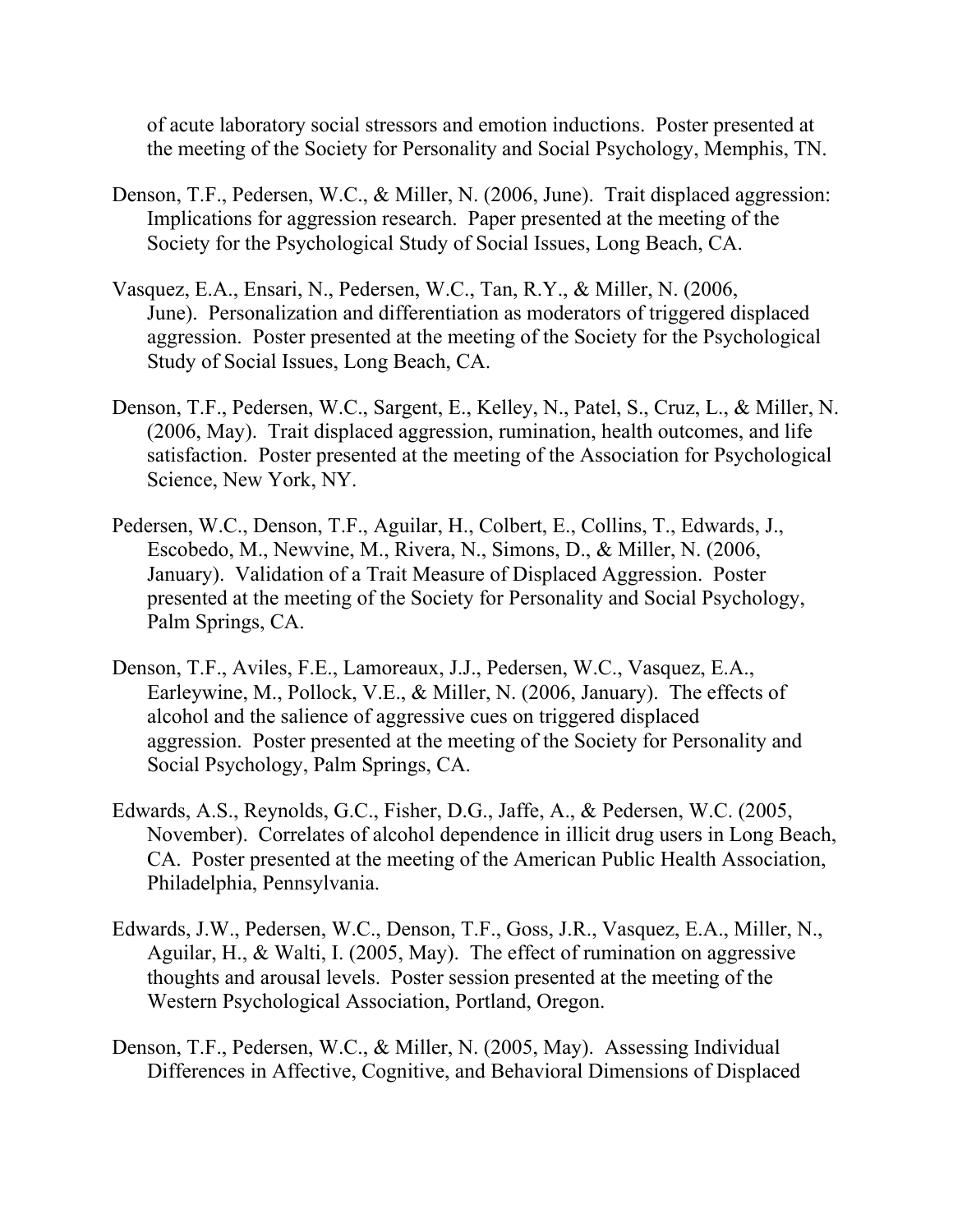Aggression. Poster presented at the meeting of the American Psychological Society, Los Angeles, CA.

- Stenstrom, D.M., Ensari, N., Pedersen, W.C., & Miller, N. (2005, May). The Role of Integral Affect and Category Relevance On Crossed Categorization. Poster presented at the meeting of the American Psychological Society, Los Angeles, CA.
- Pedersen, W.C., Denson, T.F., Goss, R.J., Vasquez, E.A., Miller, N., Aguilar, H., Edwards, J., & Walti, I. (2005, January). The Impact of Rumination on Aggressive Thoughts, Feelings, and Behavior. Poster presented at the meeting of the Society for Personality and Social Psychology, New Orleans, Louisiana.
- Jaffe, A., Fisher, D.G., Pedersen, W.C., Reynolds, G.C., Branson, C.M., Edwards, A.S. (2004, November). Trait aggression in illicit drug users. Poster session presented at the meeting of the American Public Health Association, Washington, DC.
- Bonacci. A.M., Bushman, B.J., Pedersen, W.C., Vasquez, E.A., Miller, N. (2004, May). The effects of rumination on triggered displaced aggression. Paper presented at the meeting of the Midwestern Psychological Association, Chicago, Illinois.
- Pedersen, W.C., & Miller, N. (2004, February). The impact of attributional processes on triggered displaced aggression. Poster session presented at the meeting of the Society for Personality and Social Psychology, Austin, Texas.
- Denson, T.F., Vasquez, E.A., Pedersen, W.C., Stenstrom, D., & Miller, N. (2004, February). The moderating effect of trigger intensity on triggered displaced aggression. Poster session presented at the meeting of the Society for Personality and Social Psychology, Austin, Texas.
- Pedersen W.C., Vasquez, E., & Miller, N. (2003, May). The moderating effect of rumination on triggered displaced aggression. Poster session presented at the meeting of the Western Psychological Association, Vancouver, BC, Canada.
- Pedersen W.C., & Vasquez, E. (2003, February). The effect of rumination and provocation intensity on triggered displaced aggression. Poster session presented at the meeting of the Society for Personality and Social Psychology, Los Angeles, CA.